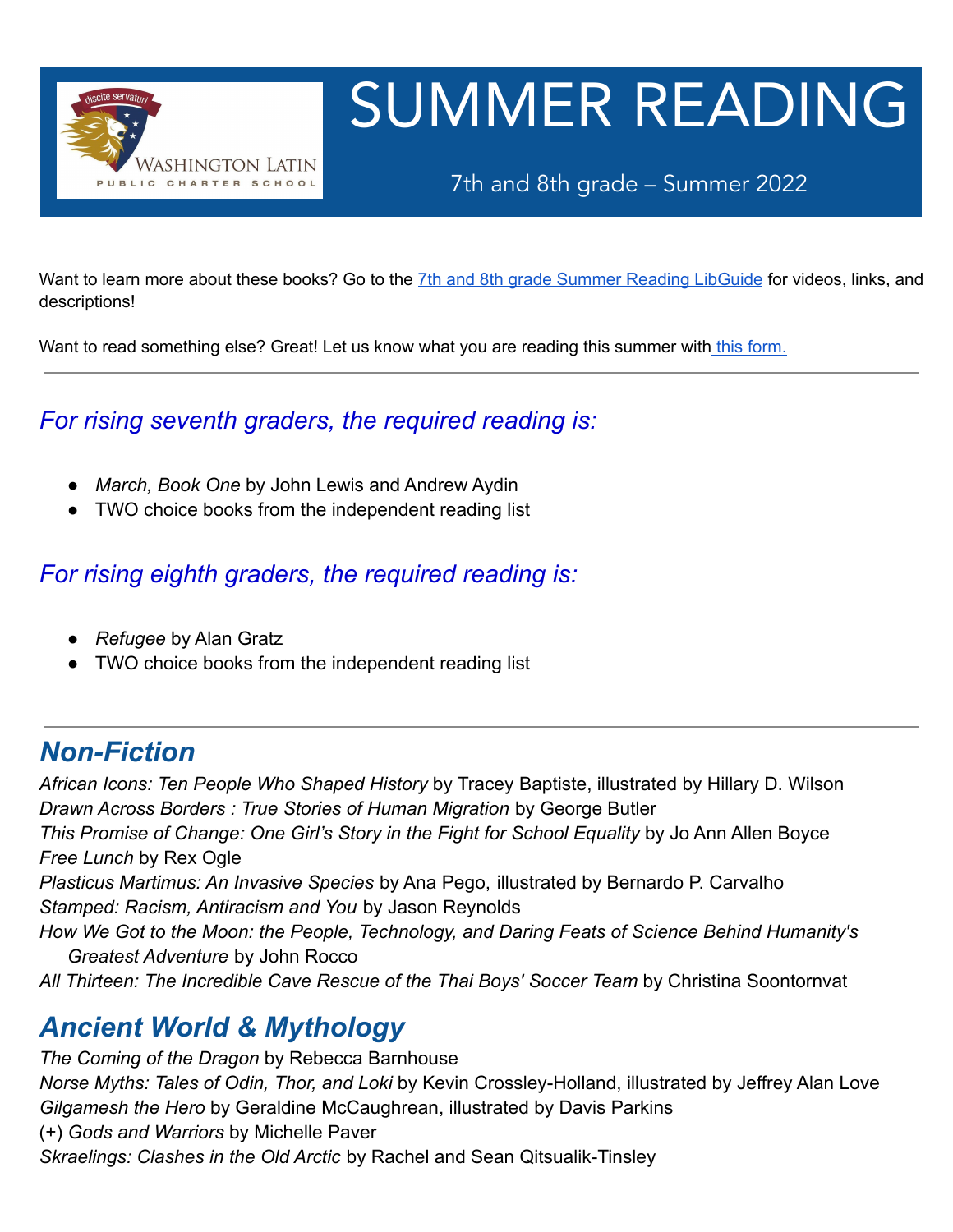(+) *The Eagle of the Ninth* (*Roman Britain Trilogy, Book 1*) by Rosemary Sutcliff *The Shadow Hero* by Gene Luen Yang *The Ode to the Goddess of the Luo River* by Yu Zhiying, illustrated by Ye Luying

### *Historical Fiction*

*Letters from Cuba* by Ruth Behar *The Blackbird Girls* by Anne Blankman *The Long Ride* by Marina Budhos *We Are Not Free* by Traci Chee *Barefoot Dreams of Petra Luna* by Aida P. Dobbs *Downstairs Girl* by Stacy Lee *Everything Sad Is Untrue* by Daniel Nayeri *Chula the Fox* by Anthony Perry *Loretta Little Looks Back: Three Voices Go Tell It* by Andrea Davis Pinkney, illustrated by Brian Pinkney *Dawn Raid* by Pauline Smith, illustrated by Mat Hunkin

### *Realistic Fiction*

*The Other Half of Happy* by Rebecca Balcarcel *King and the Dragonflies* by Kacen Callender *Marcus Vega Doesn't Speak Spanish* by Pablo Cartaya *Ahmed Aziz's Epic Year* by Nina Hamza *The True Definition of Neva Beane* by Christine Kendall *Thanks A Lot, Universe* by Chad Lucas *Birdie and Me* by J.M.M. Nuanez *Black Brother, Black Brother* by Jewell Parker Rhodes *Crossing the Farak River* by Michelle Aung Thin *Other Words for Home* by Jasmine Warga *Genesis Begins Again* by Alicia Williams

### *Romance and Relationships*

*A Match Made in Mehendi* by Nandini Bajpai *The Brave* by James Bird *All American Muslim Girl* by Nadine Jolie Courtney *Redwood and Ponytail* by K.A. Holt (+) *Crush* by Gary Paulsen *Spin With Me* by Ami Polonsky *To Night Owl from Dogfish* by Holly Goldberg Sloane and Meg Wolitzer *Well, That Was Awkward* by Rachel Vail *Love Is a Revolution* by Renee Watson

## *Adventure, Survival and Sports*

*One Last Shot* by John David Anderson *The Canyon's Edge* by Dusti Bowling